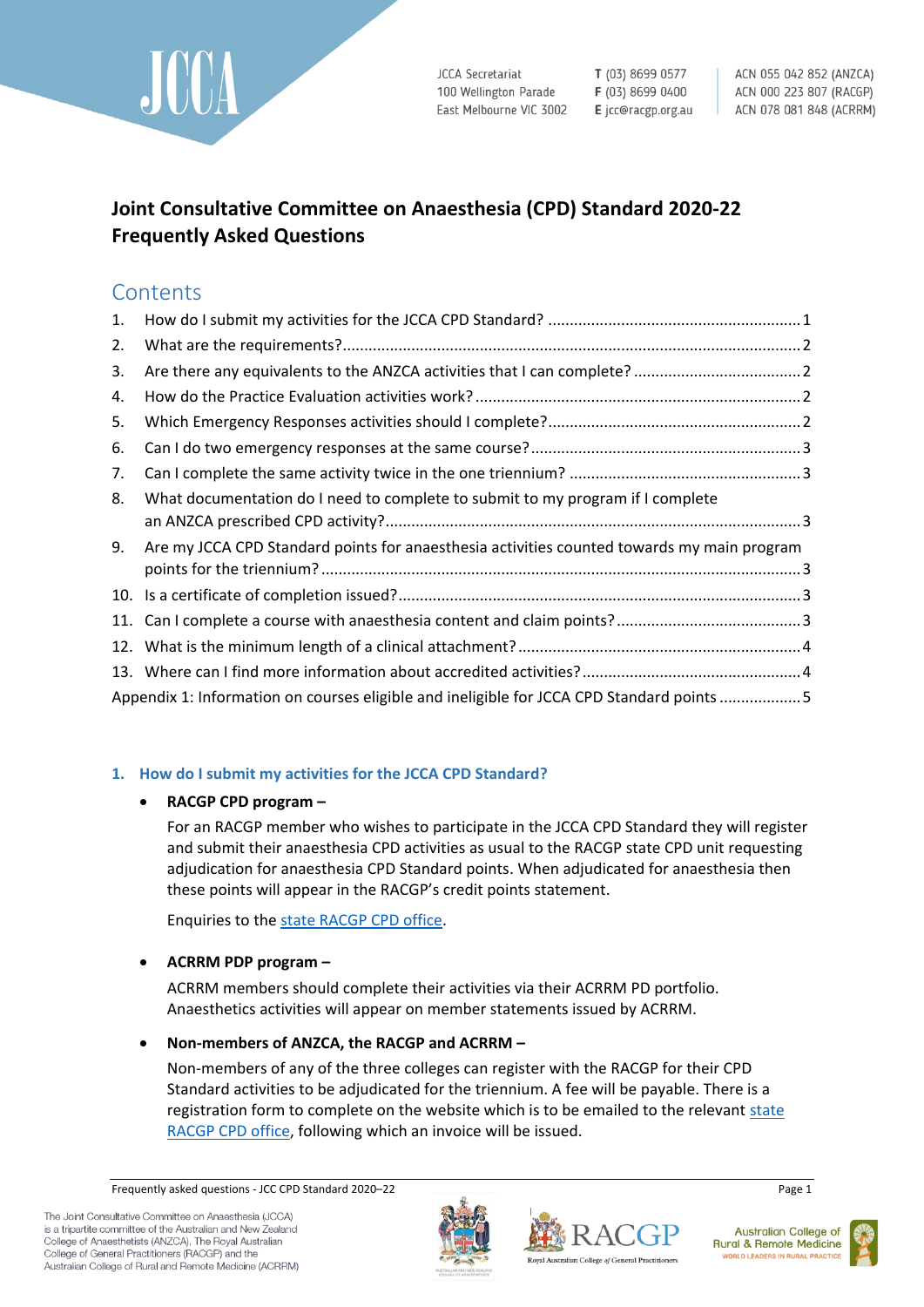#### <span id="page-1-0"></span>**2. What are the requirements?**

For GPs participating in the JCCA CPD Standard the requirement is to complete two Practice evaluation activities and two Emergency responses activities. ANZCA recommends that GPs follow the principle of completing activities that are as close as possible to those that their specialist anaesthetists complete for their CPD triennium. These are listed in the ANZCA column and the names link to the explanations of what is involved in each activity. This is to help GPs work out whether their activity is comparable as some of the ANZCA activities may not be available or relevant for GPs to complete in their practice environment.

#### <span id="page-1-1"></span>**3. Are there any equivalents to the ANZCA activities that I can complete?**

The RACGP and ACRRM felt it was important that their members have the option of an equivalent to some of the ANZCA CME activities so they worked on looking at their current programs to provide a list of activities which they considered to be equivalent to the ANZCA activities. These are listed in Table 1 of the JCCA CPD Standard Handbook.

#### <span id="page-1-2"></span>**4. How do the Practice Evaluation activities work?**

A GP can complete two activities following the lines of the ANZCA prescribed CME activities as listed in the ANZCA column in Table 1 or an equivalent. A total of two to be completed.

For the two Practice evaluation activities (Requirement 1), Clinical audit, supervised clinical attachment and the PDSA cycle are considered equivalent by the RACGP CPD program so GPs can complete two of these activities.

The ACRRM equivalent activities are Clinical audit, clinical attachment, Multi–source feedback, observation of clinical practice (peer review), case-based discussion (peer review – cumulative six hour block) and maintain and reflect on procedural logbook.

#### <span id="page-1-3"></span>**5. Which Emergency Responses activities should I complete?**

- GPs need to complete two Emergency responses activities (Requirement 2). There are ANZCA recommended courses in which you can enrol such as the Management of CICO or Anaphylaxis. An alternative for the Management of Cardiac arrest course is that an RACGP or ACRRM accredited ALS course can be completed. Rural Emergency Skills Training (REST) would also meet the criteria for an Emergency response activity.
- The Management of major haemorrhage [\(Critical bleeding\)](https://learn.bloodsafelearning.org.au/course/details/critical-bleeding) and [Postpartum Haemorrhage](https://learn.bloodsafelearning.org.au/course/details/obstetric-pph) can be completed via th[e BloodSafe eLearning Australia portal.](https://bloodsafelearning.org.au/course/critical-bleeding/) Only one online activity can be completed during the triennium.

Completion of the Emergency Management of Severe Trauma (EMST) course includes the Major Haemorrhage ER responses activity. In this case it is completed face-to-face during the course and not through the BloodSafe eLearning Australia portal.

 ANZCA accredited an ER activity for one year from 6 April 2020, at which time accreditation will be reassessed - [COVID-19 airway management Emergency response education session.](https://www.anzca.edu.au/education-training/anzca-and-fpm-cpd-program/requirements-of-the-anzca-and-fpm-cpd-program) This activity is available for the rural GPAs who participate in the Joint Consultative Committee on Anaesthesia (JCCA CPD Standard 20-22 if they completed it after 6 April 2020, which was the date of release by ANZCA. Course providers (usually a hospital) do not need to apply to ANZCA to have this workshop approved. Although ANZCA advises providers and GPA/FANZCAs that the onus is on them to ensure their workshop meets the required standard, and if it does, they are able to claim it as an ER activity.

[Link to FAQ re COVID-19 and CPD](https://www.anzca.edu.au/education-training/anzca-and-fpm-cpd-program/covid-19-cpd-info)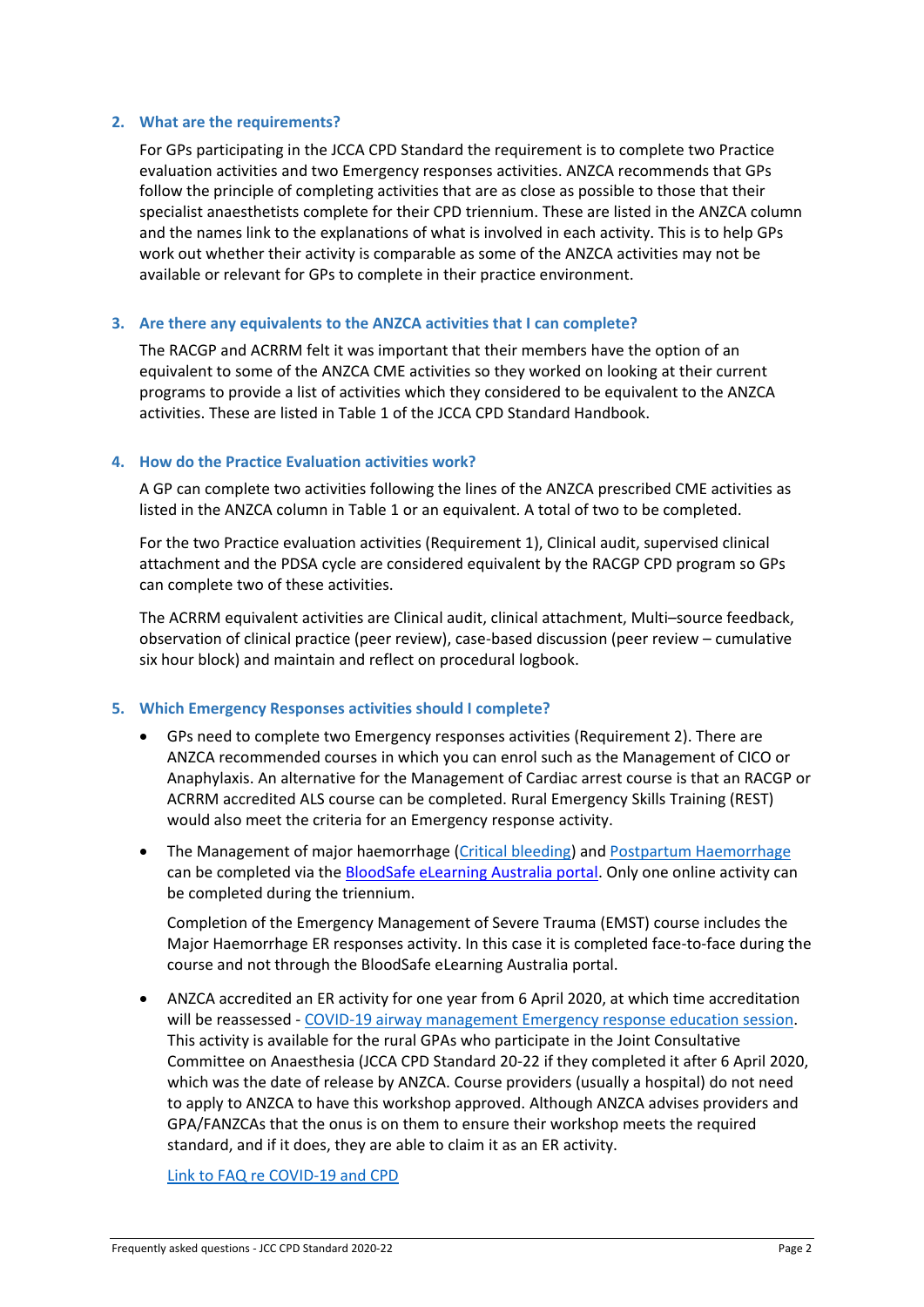This activity is equivalent to all emergency response activities such as CICO, anaphylaxis etc. By way of clarification this means that it is equivalent to only one ER activity, but it can be any one from the list of four in the handbook.

#### <span id="page-2-0"></span>**6. Can I do two emergency responses at the same course?**

For GPs completing the ANZCA ER activities they may find that they can do multiple individual courses at a single conference. As long as they have not already claimed that course in the previous 12 months, they can each be claimed.

Another situation might be something like the EMAC course which is a single event that runs for two days, during which the learning objectives for both CICO and Cardiac Arrest are covered. As such, ANZCA recognises the single course as qualifying for both these ERs.

#### <span id="page-2-1"></span>**7. Can I complete the same activity twice in the one triennium?**

The same activity can be completed twice in a triennium.

For a clinical audit it is recommended that this be a different audit to the first.

### <span id="page-2-2"></span>**8. What documentation do I need to complete to submit to my program if I complete an ANZCA prescribed CPD activity?**

#### **RACGP CPD program –**

An RACGP participant (or non-member) in the JCCA's CPD Standard can enquire with the relevant [state RACGP CPD office](https://www.racgp.org.au/education/professional-development/qi-cpd/state-contact-details) re the documentation to complete.

#### **ACRRM PDP program –**

Attendance at a relevant ACRRM accredited activity (eg ALS, REST, etc) is automatically recorded against requirements.

If an ACCRM participant attends an unaccredited activity, they will need to add the activity to their online PD portfolio, specifying that it be assessed for anaesthetics points and attach their certificate of attendance.

## <span id="page-2-3"></span>**9. Are my JCCA CPD Standard points for anaesthesia activities counted towards my main program points for the triennium?**

#### **RACGP CPD program –**

Yes, points will be able to be counted for both the RACGP CPD program and the JCCA CPD Standard.

#### **ACRRM PDP program –**

Yes, points will apply in the general PDP categories as well as anaesthetics categories.

#### <span id="page-2-4"></span>**10. Is a certificate of completion issued?**

A certificate of completion will be issued to GPs by their college providing all requirements have been met.

#### <span id="page-2-5"></span>**11. Can I complete a course with anaesthesia content and claim points?**

Not all anaesthesia courses will be able to be counted towards the JCCA's CPD Standard requirement. Exceptions will be –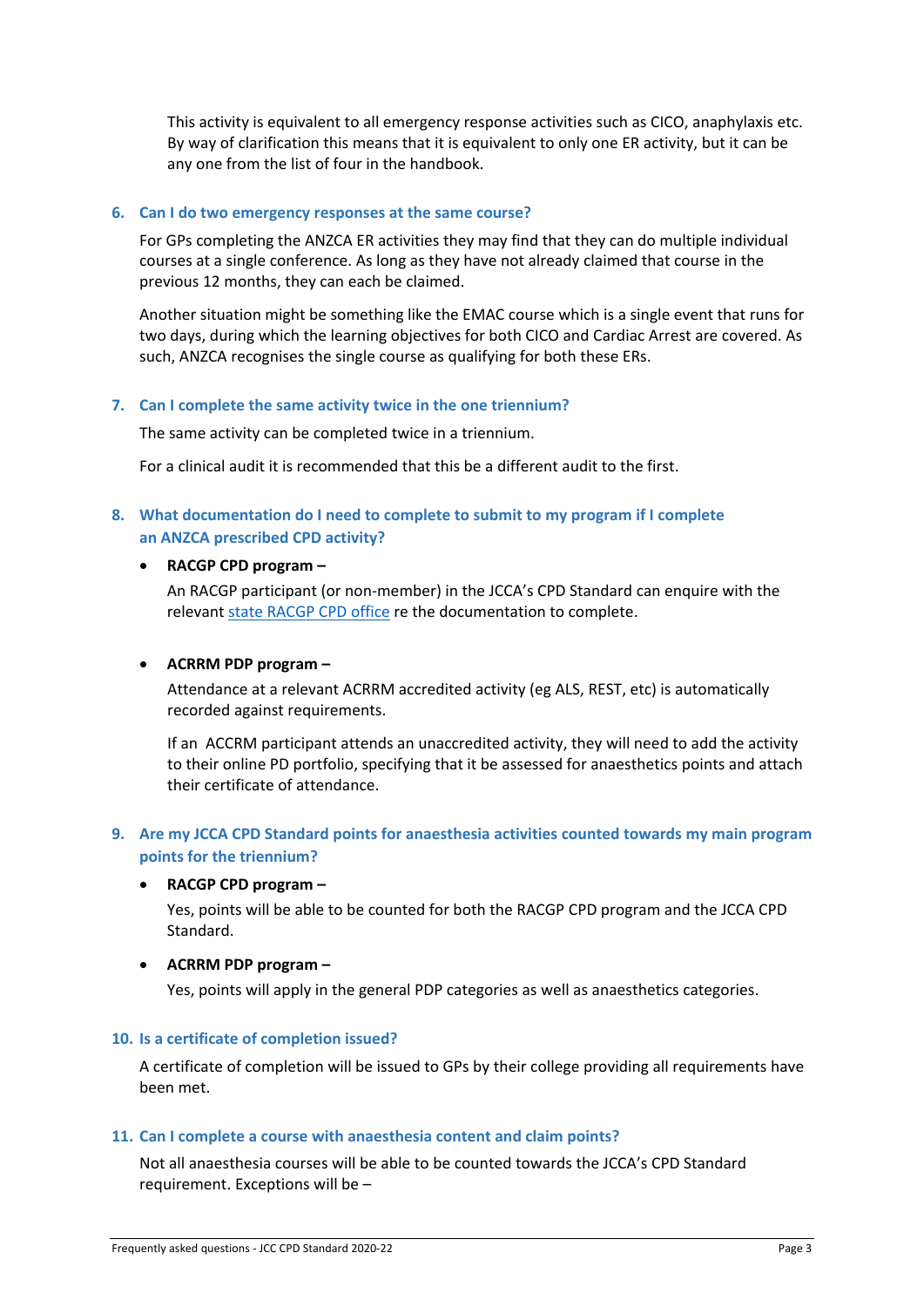- If the course provider has included Emergency responses activities within the course
- If the course includes a face-to-face simulation component. Simulation in this context may mean bench top training or use of simple mannequins in a local department, not necessarily fully immersive mannequin-based simulation in a simulation centre.

This course must follow the ANZCA ER accredited course guidelines for running an ER session. If this has been done, an ANZCA ER code will be included in the certificate of completion provided by the course organiser.

It is recommended that a GPA should enquire with the course provider prior to registering for the course if it includes a session which is accredited by ANZCA as an ER accredited course.

### <span id="page-3-0"></span>**12. What is the minimum length of a clinical attachment?**

#### **RACGP CPD program –**

A minimum of 10 hours. Completion of the SCA form on the RACGP's website is required.

#### **ACRRM PDP program –**

A minimum of six hours. ACRRM members should complete their activities via their ACRRM PD portfolio. Anaesthetics activities will appear on member statements issued by ACRRM.

#### <span id="page-3-1"></span>**13. Where can I find more information about accredited activities?**

#### **RACGP CPD program –**

Information about approved activities, accredited for anaesthesia, is available on the RACGP website through the [find a course](https://www.racgp.org.au/education/courses/activitylist/) search engine or contact your State Faculty CPD team.

#### **ACRRM PDP program –**

Accredited activities appear on this [search page](http://www.acrrm.org.au/search?query=&collection=acrrm-meta-public&clive=acrrm-event-public) of the ACRRM website and can be filtered to display Anaesthetics activities in the MOPs points section, or contact the PDP team.

To access the handbook and associated documentation, visit the [JCCA's website](http://www.racgp.org.au/yourracgp/organisation/committees/joint-consultative-committees/jcca/).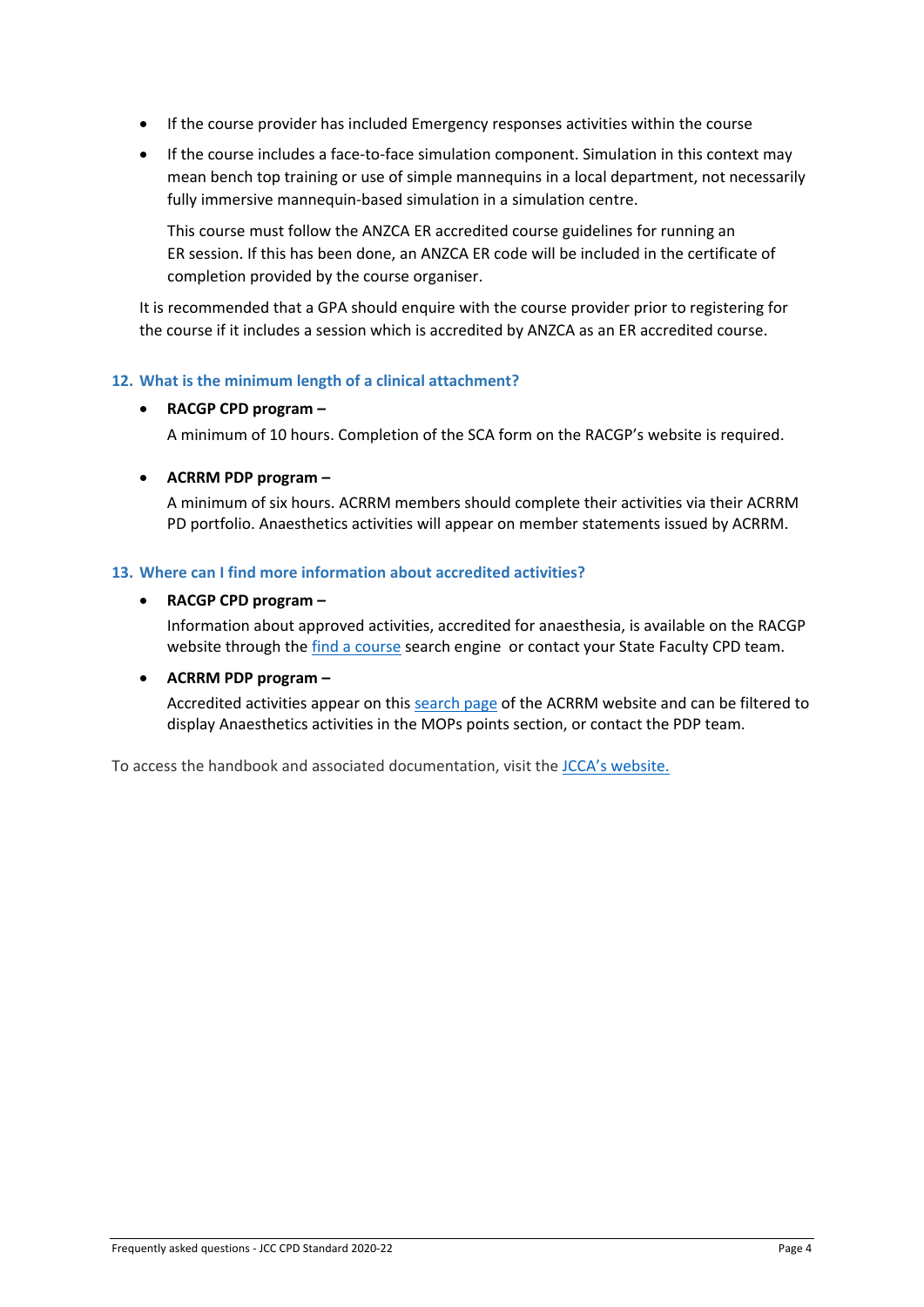# <span id="page-4-0"></span>**Appendix 1: Information on courses eligible and ineligible for JCCA CPD Standard points**

| <b>Type of activity</b>                                                                                                                | <b>Adjudication</b>                                                                                                                                                                                                                                                                                                                                                                                        |
|----------------------------------------------------------------------------------------------------------------------------------------|------------------------------------------------------------------------------------------------------------------------------------------------------------------------------------------------------------------------------------------------------------------------------------------------------------------------------------------------------------------------------------------------------------|
| Major courses, eg Simulator<br>courses, and emergency<br>medicine courses                                                              | It is not anticipated that anaesthesia courses previously claimed for the<br>Maintenance of Professional Standards program will be able to count towards<br>the JCCA's CPD Standard requirement even if they include simulation. An<br>exception will be if the course provider has included ANZCA accredited<br>Emergency response activities within the course.                                          |
| ALS courses                                                                                                                            | An RACGP or ACRRM accredited ALS course can be completed instead of the<br>ANZCA Management of Cardiac Arrest course.                                                                                                                                                                                                                                                                                      |
|                                                                                                                                        | Examples are -                                                                                                                                                                                                                                                                                                                                                                                             |
|                                                                                                                                        | Australian Resuscitation Council (ARC) ALS 1 and 2 (or any courses<br>1.<br>accredited by the ARC)<br>2. ACRRM Rural Emergency Skills Training (REST) course<br>3. Advanced Paediatric Life Support (APLS).                                                                                                                                                                                                |
|                                                                                                                                        | The RACGP's CPD guidelines for adjudication of ALS courses include the<br>requirement for registrars to complete the following as part of their ALS<br>requirement-                                                                                                                                                                                                                                        |
|                                                                                                                                        | Early management of trauma<br>Identify potential neck injury in trauma patient<br>Stabilisation of neck.<br>$\bullet$                                                                                                                                                                                                                                                                                      |
|                                                                                                                                        | There are some courses which may be labelled ALS courses and appear to have<br>appropriate simulation involved that may not be appropriate for JCCA CPD<br>Standard points, eg a Neonatal Advanced Life Support Update Program. This<br>may be appropriate for paediatric or obstetrics points but not for anaesthesia,<br>even with simulation activity involved.                                         |
| Clinical audit                                                                                                                         | The intent of the CPD audit is to examine an aspect of the GP's clinical practice,<br>either as an individual or a group.                                                                                                                                                                                                                                                                                  |
|                                                                                                                                        | To meet the Practice evaluation requirement, two audits can be completed<br>within the same triennium if they are structured in a different way. However, it<br>may be advisable to consider one audit and one procedural activity such as an<br>SCA. An exception to this could be if the GP audits their practice, makes a<br>change, and readout, in which case they can do exactly the same one again. |
| Supervised clinical<br>attachments                                                                                                     | Supervised clinical attachments (SCA) must be a minimum of 10 hands-on<br>hours (RACGP) recommended to be with a specialist supervisor or six hands-on<br>hours (ACRRM).                                                                                                                                                                                                                                   |
|                                                                                                                                        | To meet the Practice evaluation requirement, two SCAs can be completed<br>within the same triennium. These can be at the same hospital with the same<br>supervisor as caseloads will vary each time.                                                                                                                                                                                                       |
| Repeated activities                                                                                                                    | If GPAs attend the same activity twice during the triennium (eg EMST course)<br>full points are allocated for each attendance.                                                                                                                                                                                                                                                                             |
| Completion of more than<br>one ANZCA prescribed<br><b>Emergency responses</b><br>activities - CICO, Cardiac<br>Arrest, Anaphylaxis and | For GPs completing the ANZCA ER activities they may find that they can do<br>multiple individual courses at a single conference.<br>One example is the EMAC course which is a single event that runs for two days,<br>during which the learning objectives for both CICO and Cardiac Arrest are                                                                                                            |